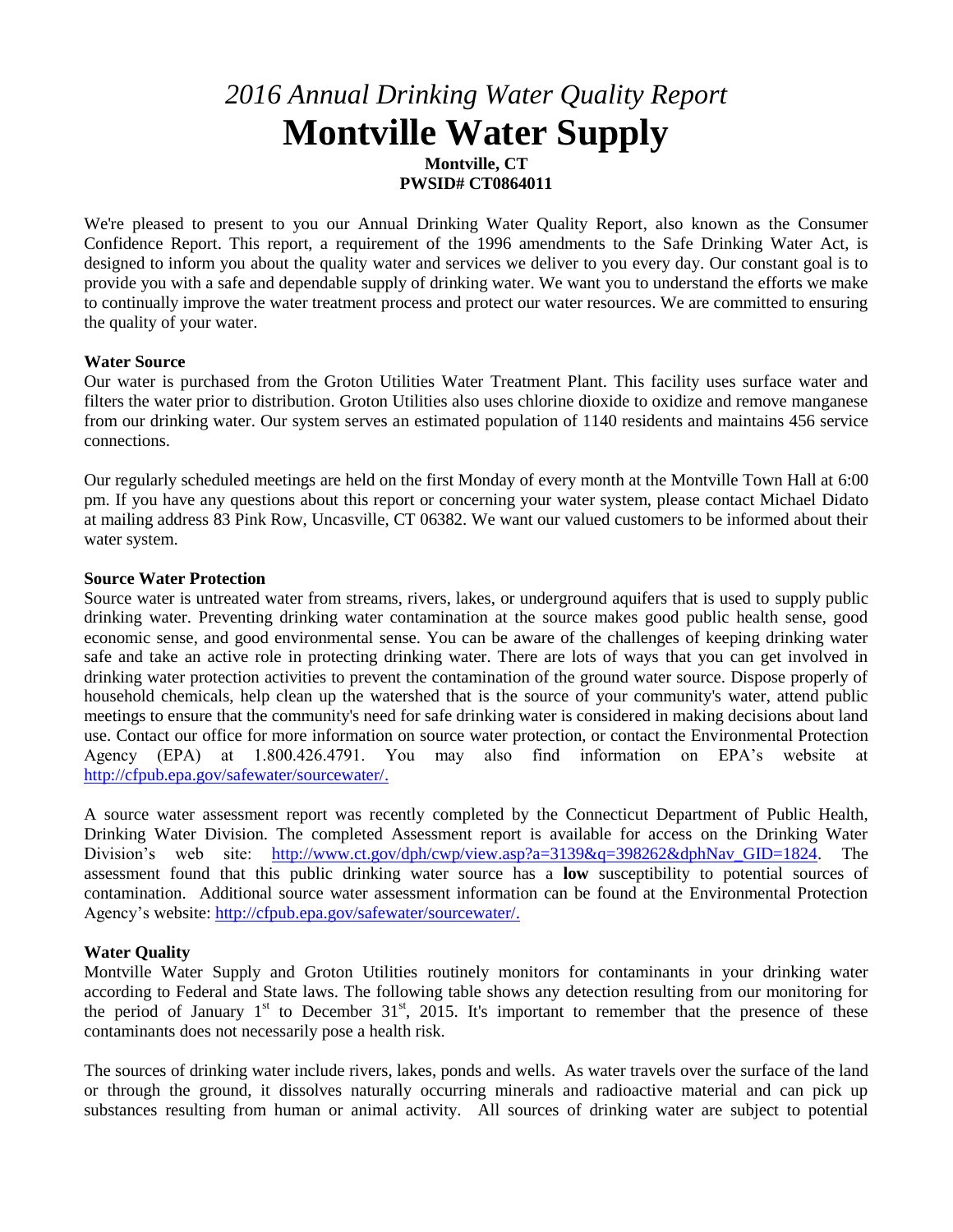contamination by substances that are naturally occurring or man made. Contaminants that may be present in source water include:

**Microbial contaminants**, such as viruses and bacteria, may come from sewage treatment plants, septic systems, agricultural livestock operations, and wildlife.

**Inorganic contaminants**, such as salts and metals, can be naturally occurring or result from urban storm water runoff, industrial or domestic wastewater discharges, oil and gas production, mining, or farming.

**Pesticides and herbicides** may come from a variety of sources such as agriculture, urban storm water runoff, and residential uses.

**Organic chemical contaminants**, including synthetic and volatile organic chemicals, are by-products of industrial processes and petroleum production, and can also come from gas stations, urban storm water runoff, and septic systems. **Radioactive contaminants** can be naturally-occurring or be the result of oil and gas production and mining activities.

In order to ensure that tap water is safe to drink, U.S. Environmental Protection Agency (EPA) prescribes regulations which limit the amount of certain contaminants in water provided by public water systems. U.S. Food and Drug Administration (FDA) regulations establish limits for contaminants in bottled water which must provide the same protection for public health.

The table below lists all of the drinking water contaminants that were detected through out water quality monitoring and testing. The presence of contaminants in the water does not necessarily indicate that the water poses a health risk.

| <b>TEST RESULTS</b><br>Unless otherwise noted, testing was done in 2015.                                            |                         |                                               |                                             |                      |                     |                                                                                                                                                                                     |
|---------------------------------------------------------------------------------------------------------------------|-------------------------|-----------------------------------------------|---------------------------------------------|----------------------|---------------------|-------------------------------------------------------------------------------------------------------------------------------------------------------------------------------------|
| Contaminant                                                                                                         | <b>Violation</b><br>Y/N | Level<br><b>Detected</b>                      | Unit<br><b>Measurement</b>                  | <b>MCLG</b>          | <b>MCL</b>          | <b>Likely Source of Contamination</b>                                                                                                                                               |
| <b>Microbiological Contaminants</b>                                                                                 |                         |                                               |                                             |                      |                     |                                                                                                                                                                                     |
| <b>Total Coliform Bacteria</b><br>(2016)                                                                            | N                       | <b>Absent</b>                                 | Highest monthly<br># of positive<br>samples | Absent               | 1<br>positive       | Naturally present in the environment                                                                                                                                                |
| Turbidity<br>(12/13/16)                                                                                             | N                       | 0.53                                          | ntu                                         | n/a                  | TT                  | Soil runoff                                                                                                                                                                         |
| <b>Inorganic Contaminants</b>                                                                                       |                         |                                               |                                             |                      |                     |                                                                                                                                                                                     |
| Copper*<br>(08/2014)                                                                                                | N                       | 0.041                                         | ppm                                         | 1.3                  | $AL = 1.3$          | Corrosion of household plumbing systems                                                                                                                                             |
| Lead*<br>(08/2014)                                                                                                  | N                       | 1.0                                           | ppb                                         | $\Omega$             | $AL = 15$           | Corrosion of household plumbing systems                                                                                                                                             |
| Nitrate [as Nitrogen]<br>(2013)                                                                                     | N                       | 0.15                                          | ppm                                         | 10                   | 10                  | Runoff from fertilizer use; leaching from<br>septic tanks, sewage; erosion of natural<br>deposits                                                                                   |
| $*$ = Reported results are the 90 <sup>th</sup> percentile value (the value that 90% of all samples are less than). |                         |                                               |                                             |                      |                     |                                                                                                                                                                                     |
| <b>Disinfection By-Products</b>                                                                                     |                         |                                               |                                             |                      |                     |                                                                                                                                                                                     |
| <b>Chlorine Residual</b><br>(2016)                                                                                  | N                       | <b>RAA</b> : 0.840<br>Range:<br>$0.52 - 1.36$ | ppm                                         | <b>MRDLG</b><br>$=4$ | <b>MRDL</b><br>$=4$ | Water additive used to control microbes                                                                                                                                             |
| HAA5<br>[Total Haloacetic Acids]<br>(2016)                                                                          | N                       | <b>RAA</b> : 29.48<br>$(18.9 - 34.0)$         | ppb                                         | $\mathbf{0}$         | 60                  | By-product of drinking water chlorination                                                                                                                                           |
| <b>TTHM</b><br>[Total Trihalomethanes]<br>(2016)                                                                    | Y                       | RAA: 49.36<br>$(28.3 - 93.4)$                 | ppb                                         | $\Omega$             | 80                  | By-product of drinking water chlorination<br>Note: The state allows us to monitor for some contaminants less than once per year because the concentrations of these contaminants do |

**Note:** The state allows us to monitor for some contaminants less than once per year because the concentrations of these contaminants do not change frequently. Not all contaminants are tested for every year due to monitoring waivers and therefore we must use the most recent round of sampling. Some of our data is more than one year old, however, is limited to no older than 5 years.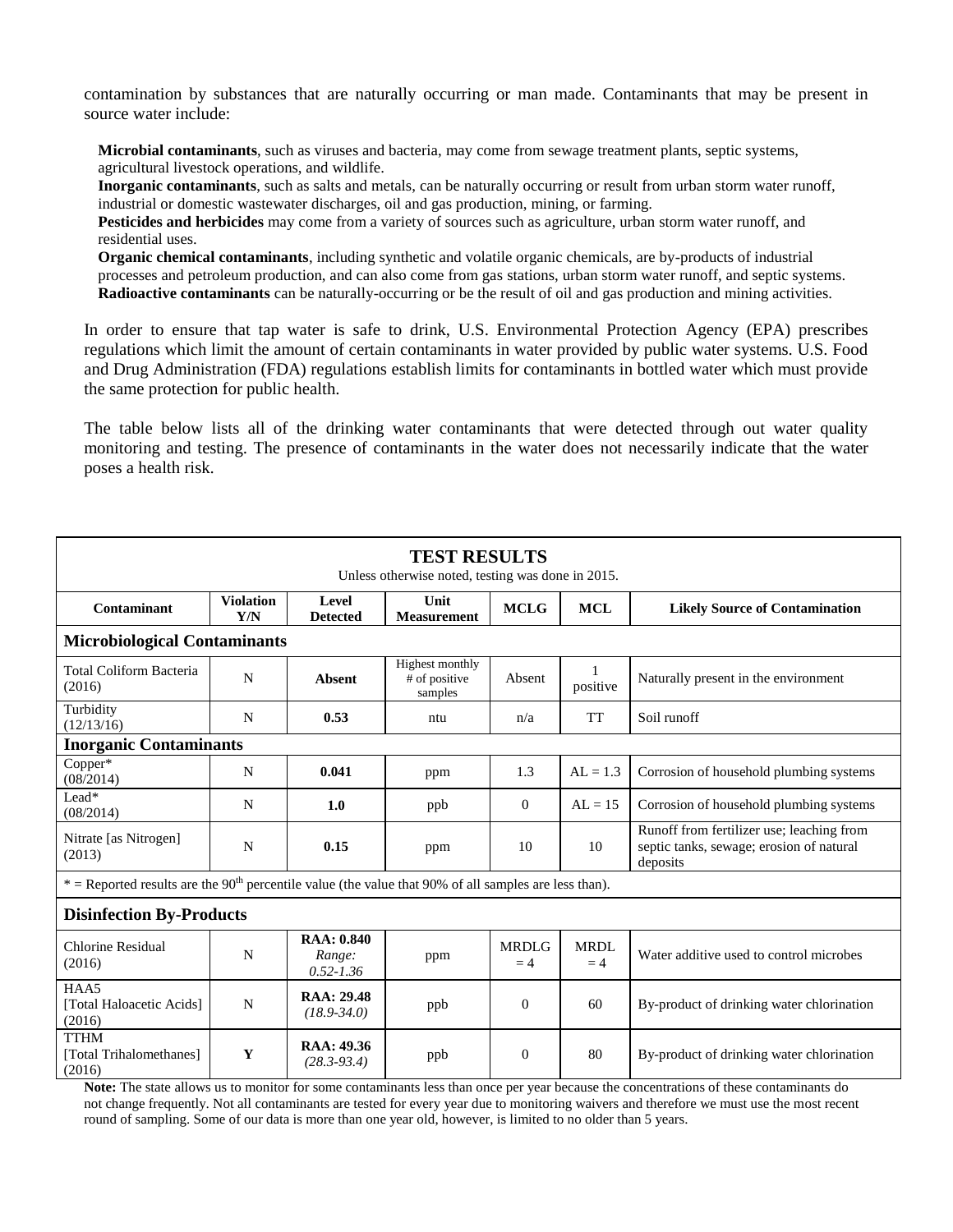#### **Units:**

*Parts per million* **(ppm)** *or Milligrams per liter (mg/l)* - one part per million corresponds to one minute in two years or a single penny in \$10,000.

*Parts per billion* **(ppb)** *or Micrograms per liter* - one part per billion corresponds to one minute in 2,000 years, or a single penny in \$10,000,000.

*Picocuries per liter* (pCi/L) - picocuries per liter is a measure of the radioactivity in water.

*Micrograms per Liter*  $(\mu g/1)$  – a measure of radioactivity in water.

*Millirems per year* **(mrem/year)** – a measure of radiation absorbed by the water.

*Nephelometric Turbidity Unit* **(NTU)** - nephelometric turbidity unit is a measure of the clarity of water. Turbidity in excess of 5 NTU is just noticeable to the average person.

#### **Definitions:**

*Action Level* **(AL)** - the concentration of a contaminant which, if exceeded, triggers treatment or other requirements which a water system must follow.

*Treatment Technique* **(TT)** - A treatment technique is a required process intended to reduce the level of a contaminant in drinking water. *Million Fibers per Liter* **(MFL)** - million fibers per liter is a measure of the presence of asbestos fibers that are longer than 10 micrometers. *Maximum Contaminant Level* **(MCL)** - The MCL is the highest level of a contaminant that is allowed in drinking water. MCLs are set as close to the MCLGs as feasible using the best available treatment technology.

*Maximum Contaminant Level Goal* **(MCLG)** - The MCLG is the level of a contaminant in drinking water below which there is no known or expected risk to health. MCLGs allow for a margin of safety.

*Drinking Water Equivalent Level* **(DWEL)** *–* A lifetime exposure concentration protective of adverse, non-cancer health effects, that assumes all of the exposure to a contaminant is from a drinking water source.

*Maximum Residual Disinfectant Level* **(MRDL)** - The highest level of a disinfectant allowed in drinking water. There is convincing evidence that addition of a disinfectant is necessary for control of microbial contaminants.

*Maximum Residual Disinfectant Level Goal* **(MRDLG)** - The level of a drinking water disinfectant below which there is no known or expected risk to health. MRDLGs do not reflect the benefits of the use of disinfectants to control microbial contaminants.

*Running Annual Average* **(RAA) -** The average of all monthly or quarterly samples for the last year at all sample locations. *Non Detect* **(ND)** - The contaminant was not detected.

*Not Applicable, Not Established* **(N/A)**

## **IMPORTANT INFORMATION**

*Lead - Major Sources in Drinking Water: Corrosion of household plumbing systems; erosion of natural deposits. Health Effects Statement: Infants and children who drink water containing lead in excess of the action level could experience delays in their physical or mental development. Children could show slight deficits in attention span and learning abilities. Adults who drink this water over many years could develop kidney problems or high blood pressure.* 

*Copper - Major Sources in Drinking Water: Corrosion of household plumbing systems; erosion of natural deposits; leaching from wood preservatives* 

*Health Effects Statement: Copper is an essential nutrient, but some people who drink water containing copper in excess of the action level over a relatively short amount of time could experience gastrointestinal distress. Some people who drink water containing copper in excess of the action level over many years could, suffer liver or kidney damage. People with Wilson's Disease should consult their personal doctor.*

*Fluoride: Fluoride levels must be maintained between 1-2 ppm, for those water systems that fluoridate the water.*

*Lead/Copper: Action levels are measured at consumer's tap. 90% of the tests must be equal to or below the action level; therefore, the listed results above have been calculated and are listed as the 90th percentile.*

*Total Coliform Bacteria - Reported as the highest monthly number of positive samples, for water systems that take < 40 samples per month. Coliforms are bacteria which are naturally present in the environment and are used as an indicator that other, potentially-harmful bacteria may be present. Our tests have all been negative.*

*TTHM/HAA5: Total Trihalomethanes (TTHM) and Haloacetic Acids (HAA5) are formed as a by-product of drinking water chlorination. This chemical reaction occurs when chlorine combines with naturally occurring organic matter in water.* 

*Turbidity: Turbidity has no health effects. However, turbidity can interfere with disinfection and provide a medium for microbial growth. Turbidity may indicate the presence of disease-causing organisms. These organisms include bacteria, viruses, and parasites that can cause symptoms such as nausea, cramps, diarrhea, and associated headaches.*

#### **Violation**

#### **Total Trihalomethanes (TTHM) MCL Exceedance**

TTHM and HAA5 are formed as a by-product of drinking water chlorination. This chemical reaction occurs when chlorine combines with naturally occurring organic matter in water. TTHM levels were monitored in your drinking water throughout the year on a quarterly basis, in accordance with EPA requirements. Results for TTHMs are reported using a Locational Running Annual Average (LRAA), which has an MCL of 80.0ppb. It is important to note that compliance is based on this average, and not the TTHM concentration in a particular sample. The LRAA for TTHMs exceeded the MCL two times in 2016, once in February, where the LRAA was 80.7ppb, and a second time in August, when the LRAA was 93.4ppb. We are in the process of exploring the